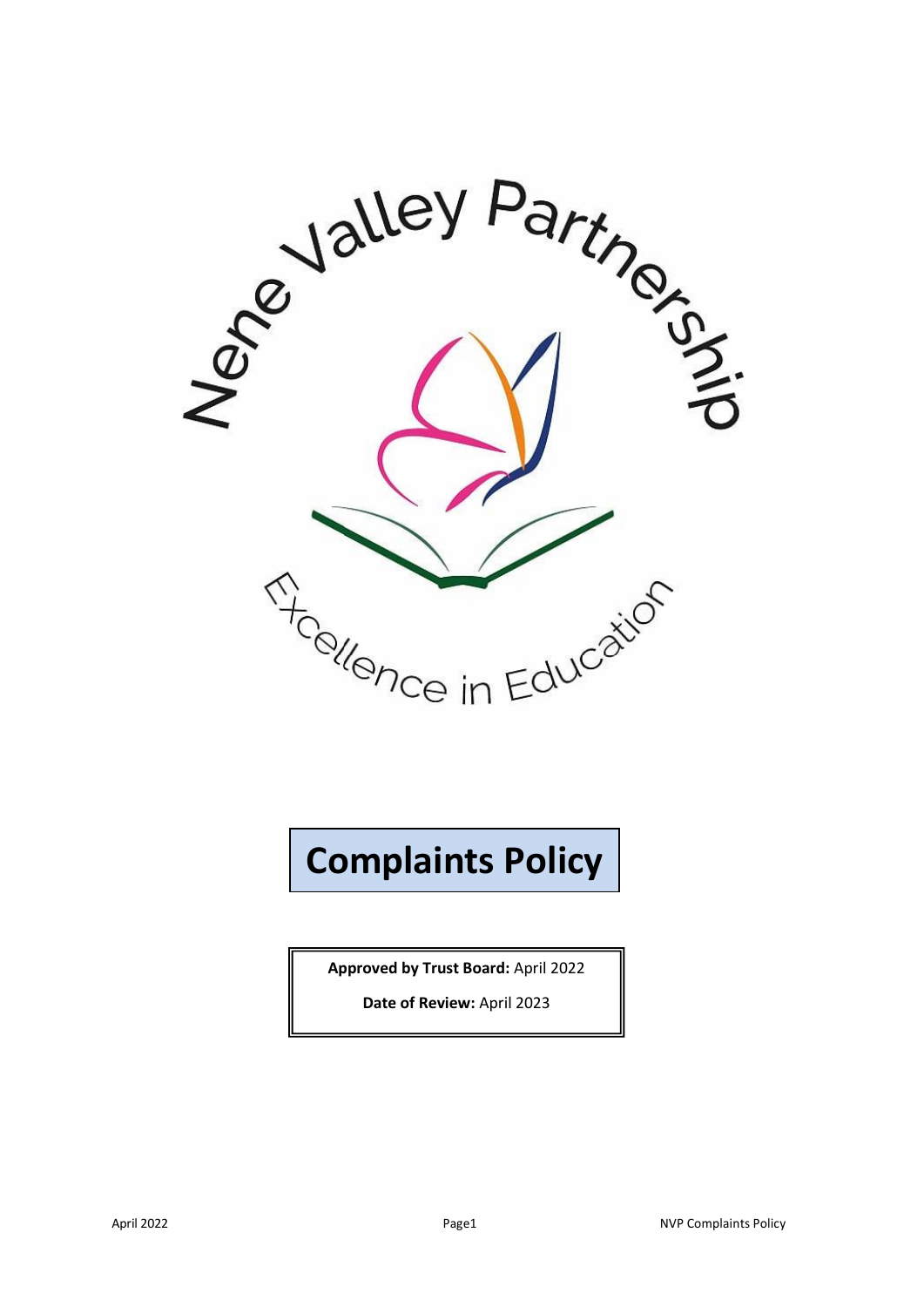#### **Contents**

| 1. |  |  |  |
|----|--|--|--|
| 2. |  |  |  |
| З. |  |  |  |
| 4. |  |  |  |
| 5. |  |  |  |
|    |  |  |  |
| 7. |  |  |  |
| 8. |  |  |  |
| 9. |  |  |  |
|    |  |  |  |
|    |  |  |  |
|    |  |  |  |
|    |  |  |  |
|    |  |  |  |
|    |  |  |  |
|    |  |  |  |
|    |  |  |  |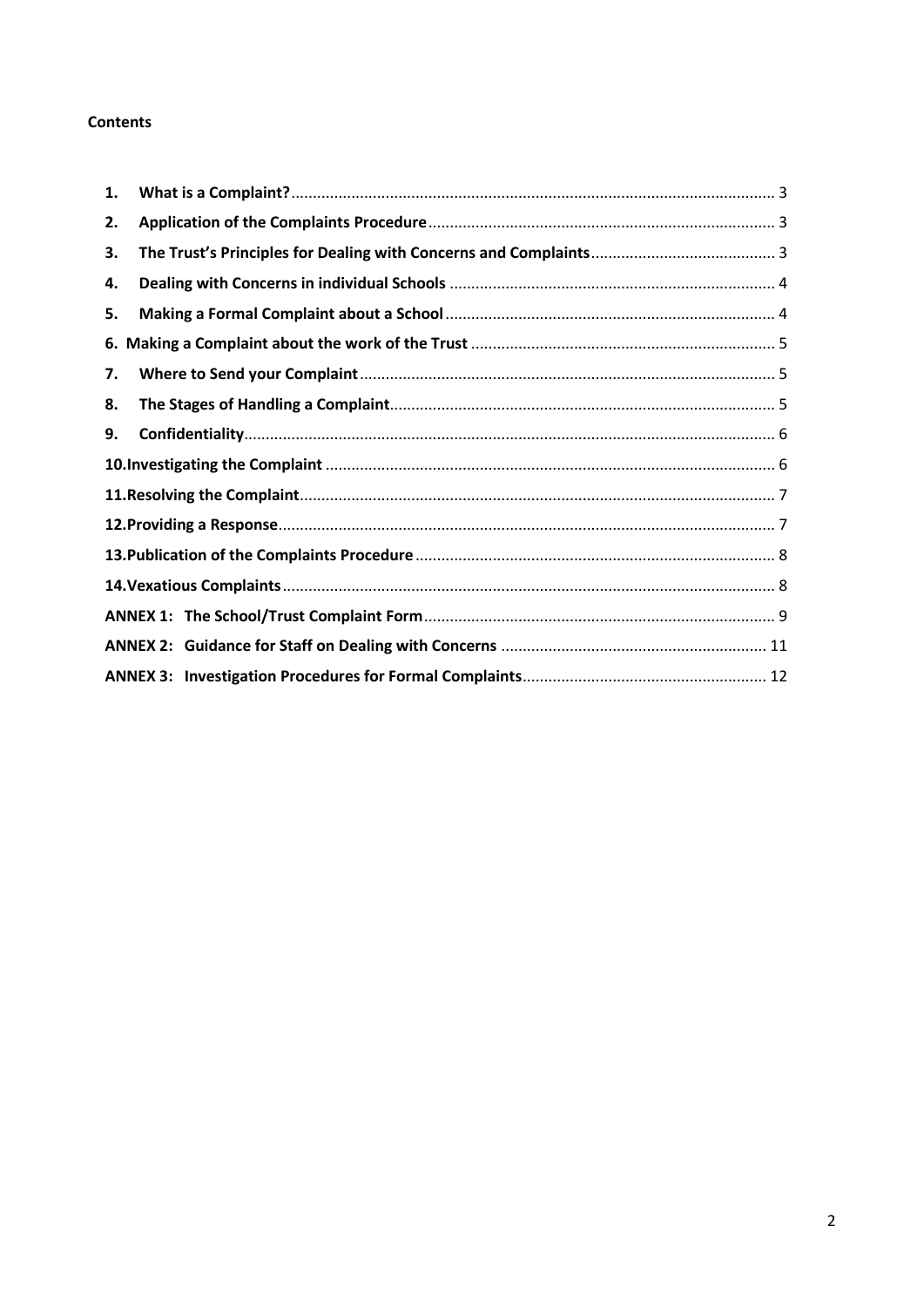## <span id="page-2-0"></span>1. What is a Complaint?

The Trust takes very seriously any concern or complaint about the education or other services we provide or about the conduct of our staff. We believe that by tackling concerns at the earliest possible stage it allows us to improve relationships, enhance learning, prevent issues escalating and reduce the number of formal complaints we receive. We define a concern as follows: "an expression of dissatisfaction made orally about any aspect of the school or Trust". We define a complaint as follows: "an expression of dissatisfaction made in writing about the standard of service, actions or lack of action by the school or Trust affecting an individual or group". If a concern is expressed orally, we will try to resolve it using the procedures set out below for dealing with concerns. If a complaint is made in writing, we will use the formal complaints procedure, also set out below.

## <span id="page-2-1"></span>2. Application of the Complaints Procedure

#### **Procedure**:

 Legally, all schools and Trusts must have a complaints procedure which deals with the handling of complaints from the parents of pupils. This procedure is for the express use of parents of pupils. The Complaints Procedure will be used to consider any complaints about the school/Trust, except those which relate to the following areas, which have their own statutory or contractual procedures:

- Admissions
- Exclusion of pupils
- Special education provision
- Complaints covered by the Children Act 1989
- Complaints about the allocation of pupil awards and benefits.

Complaints about staff conduct will normally be dealt with in accordance with the Trust's Disciplinary Policy

The Complaints Procedure will also not cover complaints which are, or have been, the subject of legal proceedings, or complaints being considered by the Secretary of State for Education under any statutory power.

## <span id="page-2-2"></span>3. The Trust's Principles for Dealing with Concerns and Complaints

The Trust will:

- take all concerns and complaints seriously
- make every attempt to resolve concerns by informal means without the need to use formal procedures
- publish its complaints procedure, make it easily accessible and simple to understand and use
- be fair, open and honest when dealing with any concern or complaint
- consider all concerns and complaints and deal with them as swiftly as possible, keeping people informed of progress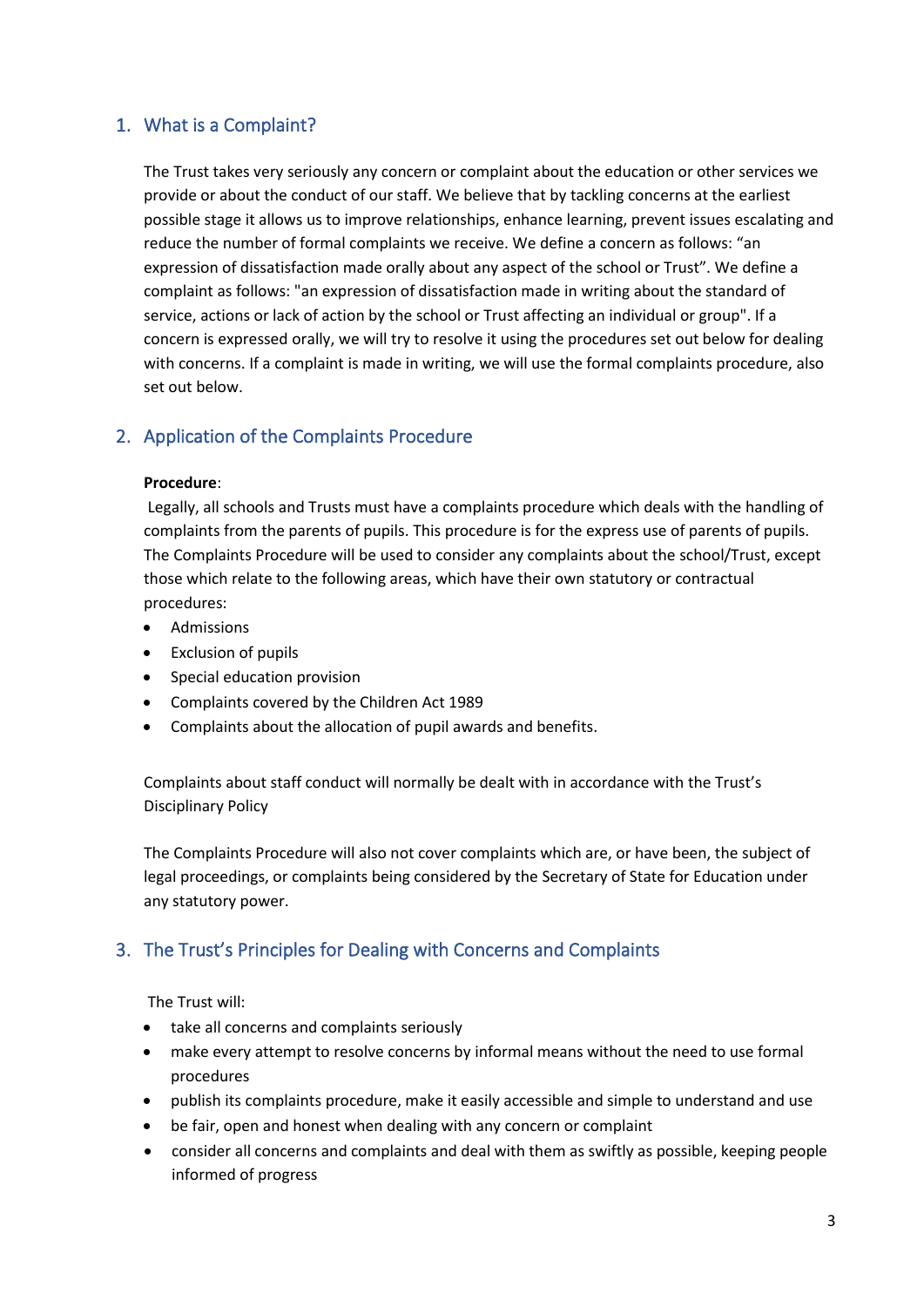- resolve any concern or complaint through dialogue and mutual understanding and, wherever possible, put the interests of the child above all other issues.
- provide enough opportunity for any concern or complaint to be fully discussed, and then resolved
- deal with concerns or complaints in an impartial and non-adversarial manner
- ensure a full and fair investigation of a complaint is undertaken by a person who has not been directly involved in the matter
- address all the points at issue and provide an effective response and appropriate redress, where necessary
- respect people's desire for confidentiality
- use the outcome of a complaint to reflect on the services provided by the school/Trust so, if necessary, they can be improved.

#### <span id="page-3-0"></span>4. Dealing with Concerns in individual Schools in the Trust

We recognise that parents and carers will, from time to time, have normal and legitimate concerns about the progress, achievement, behaviour or welfare of their child, or about other matters connected with the school. We encourage parents and carers to make those concerns known to the relevant member of staff so that they can be addressed in partnership with the school. Almost invariably, the sooner such concerns are raised, the easier it is for an appropriate resolution to be found. A concern may be raised with any member of staff. For parents, this would normally be your child's tutor, teacher or Head of Year (or equivalent) and for others this would normally be the Headteacher / Head of School. Many concerns are resolved immediately but, if this is not possible, a member of staff will respond to you within five (5) working days. The member of staff will make a written record of the concern that was raised and the date on which it was received. If the matter cannot be resolved within five working days or, in the event that you are not satisfied, you will be advised to proceed to make a formal complaint.

#### <span id="page-3-1"></span>5. Making a Formal Complaint about a School

The process for making a formal complaint is set out on page 6. Complaints should be brought to the attention of the school as soon as possible. A complaint made more than three months after the event complained of will not be considered, save in exceptional circumstances. The complaint can be made in writing by email or letter, by using the form in the Complaints Procedure, or in person if written notes are made and countersigned by the complainant. Anonymous complaints will not be investigated, save in exceptional circumstances, as we are unable to respond to the complainant. (These circumstances would include serious concerns such as child protection issues or bullying allegations, where the school is either required to involve appropriate external agencies or might conduct its own internal review to test whether there is any corroborative evidence which might trigger a formal investigation).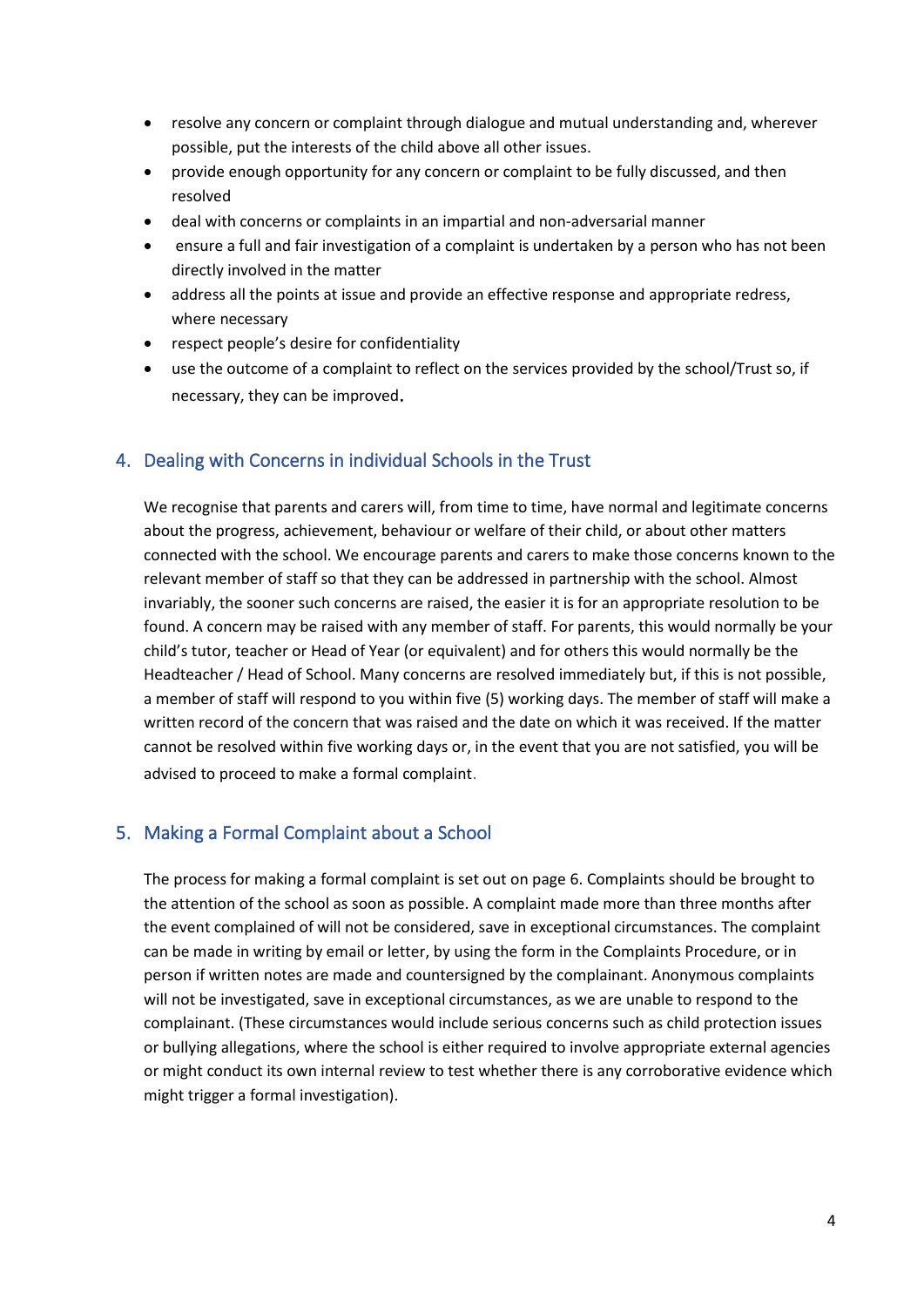#### <span id="page-4-0"></span>6. Making a Complaint about the work of the Trust

The process for making a formal complaint is set out on page 6. Complaints should be brought to the attention of the Chief Executive Officer as soon as possible. The complaint will start at Stage 2 of the process. A complaint made more than three (3) months after the event complained of will not be considered, save in exceptional circumstances. The complaint can be made in writing by email or letter, by using the form in the Complaints Procedure, or in person if written notes are made and countersigned by the complainant. Anonymous complaints will not be investigated, save in exceptional circumstances, as we are unable to respond to the complainant. (These circumstances would include serious concerns such as child protection issues or bullying allegations, where the Trust is either required to involve appropriate external agencies or might conduct its own internal review to test whether there is any corroborative evidence which might trigger a formal investigation).

#### <span id="page-4-1"></span>7. Where to Send your Complaint

You should normally send your complaint to the Headteacher / Head of School of the school if the complaint is about an individual school. If your complaint is about the Headteacher / Head of School or the wider work of the Trust, it should normally be sent to the Chief Executive Officer using the address of the Head Office of the Trust. In the event of a complaint relating to the Chief Executive Officer, the complaint should be sent to the Chair of the Trustees. The school/Trust will acknowledge receipt of a complaint in writing within two (2) school days.

#### <span id="page-4-2"></span>8. The Stages of Handling a Complaint

**Stage 1** – The complaint will at first usually be investigated by the Headteacher / Head of School or a designated member of staff. Mediation may also be used at this stage. If this does not result in a satisfactory resolution, the Chair of the Local Governing Body, or another appropriate Governor will then consider the complaint. If resolved satisfactorily at this stage, the procedures are completed. If the complaint is wholly or mainly about the conduct of a member of staff then the school may choose to deal with the matter under the Trust's Disciplinary Policy.

**Stage 2** –The complaint will be investigated by a panel consisting of at least three people, one of whom will normally be the Chair or Deputy Chair of the Trustees, who are not directly involved in the matters of the complaint. The panel will be constituted by either Chair or Deputy Chair of the Trustees and will include one additional panel member who is independent of the management and running of the school and the Trust. The parent/carer will be asked to attend the panel hearing and be accompanied if they wish. This is the final stage of the Trust's complaints process. If the complaint relates to the conduct of a member of staff then the provisions of the Trust's Disciplinary Policy will normally apply.

If the complaint relates to the Chief Executive Officer, Stage 2 only will be used. If the complaint relates to the Chair or Deputy Chair of the Trustees, the Stage 2 panel will be constituted by the Trust Board and will include at least one Trustee.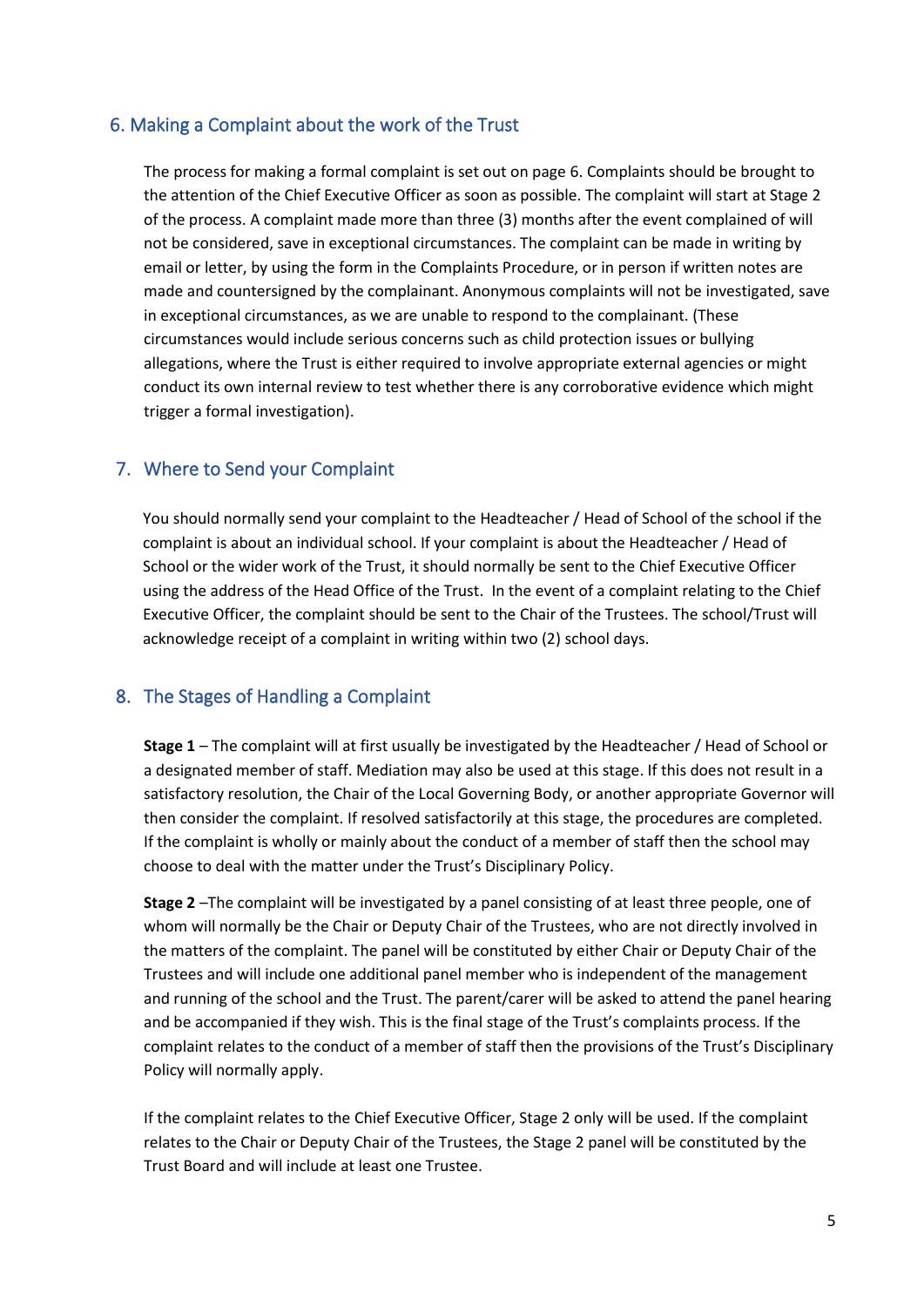At each stage, similar procedures are used:

- investigating the complaint
- resolving the complaint
- providing a written response.

If a complainant is still not satisfied with the outcome when the complaint has been through both formal internal stages, then the complainant has recourse to complain directly to the Education and Skills Funding Agency. The link to the ESFA is below:

[https://www.gov.uk/government/publications/complain-about-an-academy/complain](https://www.gov.uk/government/publications/complain-about-an-academy/complain-about-an-academy)[about-an-academy](https://www.gov.uk/government/publications/complain-about-an-academy/complain-about-an-academy)

## <span id="page-5-0"></span>9. Confidentiality

All complaints will be treated as confidential. Only those members of staff concerned with investigating the complaint will have access to documentation relating to the complaint. No confidential information regarding the investigation will be made available publicly.

However, it should be noted that if any action taken by a member of staff is the subject of a complaint, then that person should be advised of the complaint made against them and the school may choose to deal with the matter under the Trust's Disciplinary Policy.

All confidential information will be securely maintained by the school/Trust on its premises.

## <span id="page-5-1"></span>10. Investigating the Complaint

The individuals leading each of the stages of the complaint may delegate the investigation to an appropriately senior member of staff who has no connection with the complaint, but the resolution of the complaint and a decision about any action to be taken rests with the individuals identified as responsible for each stage (per section 8 above).

The person/s investigating the complaint must make sure that they:

- clarify the nature of the complaint and what remains unresolved
- establish what has happened so far, and who has been involved
- meet with the complainant if the complainant requests a meeting
- meet with the complainant or contact them (if clarification or further information is necessary)
- ascertain what the complainant feels would put things right
- maintain an open mind
- conduct the investigation, analysing any relevant documents and interviewing those who may be involved and allowing them to be accompanied if they wish
- keep written records of the investigation.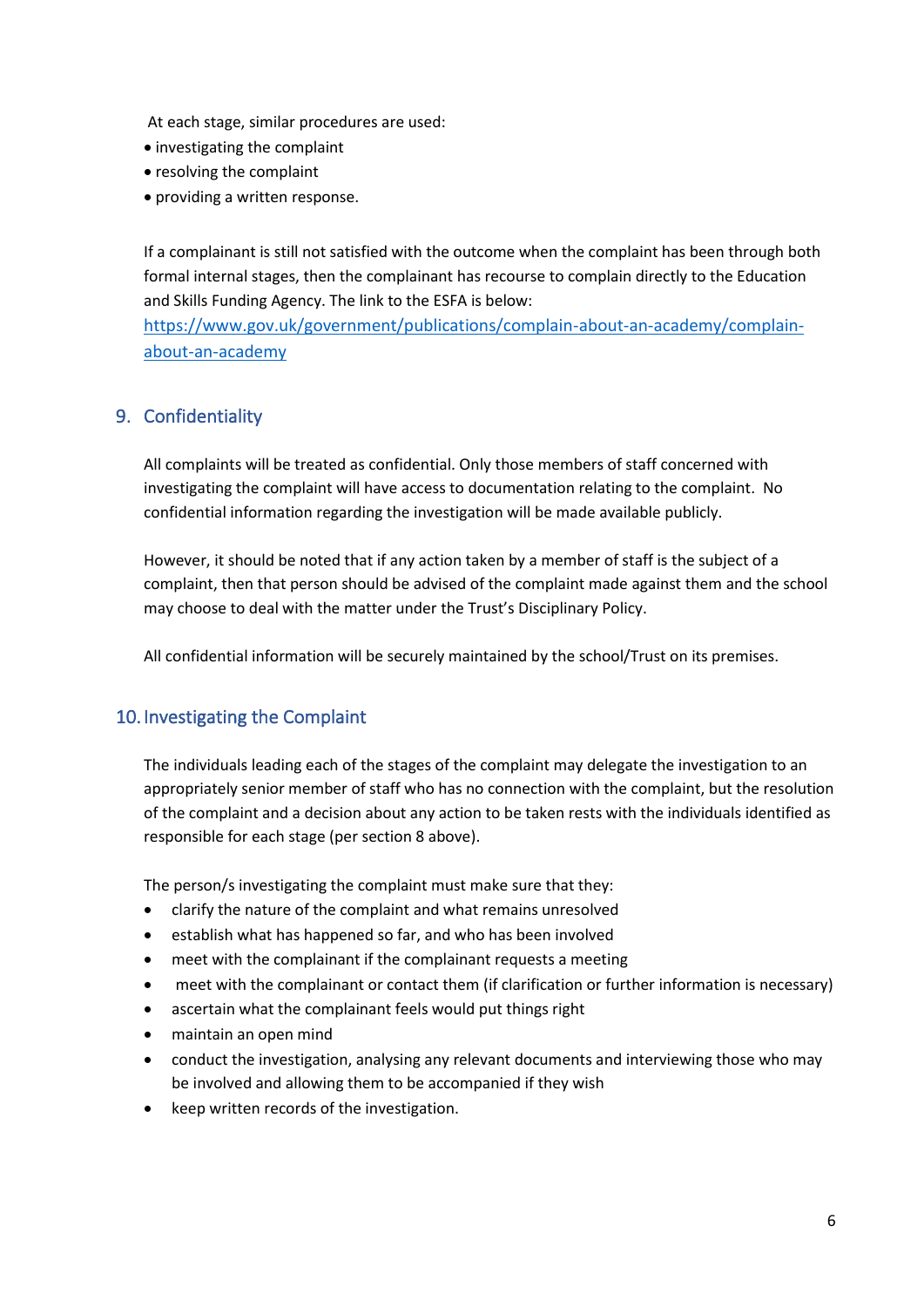The school/Trust will retain written records of all the parts of investigation at each stage, including notes of all meetings, interviews, discussions and telephone calls, in case the complaint is taken further.

## <span id="page-6-0"></span>11.Resolving the Complaint

At each stage in the procedure the school/Trust will keep in mind ways in which a complaint can be resolved. It may be enough to acknowledge that the complaint is upheld in whole or in part. Alternatively, the complaint may not be upheld, and this may be because there is insufficient evidence to substantiate the complaint. To support the resolution, it will usually be appropriate to offer one or more of the following:

- an apology (which does not imply liability)
- an explanation (especially where the complaint is not upheld)
- an admission that the situation could have been handled differently or better
- an assurance that the event complained of will not recur
- an explanation of the steps that have been taken to ensure that it will not recur
- an undertaking, if necessary, to review policies or procedures in light of the complaint.

Where, as a result of the complaint, the school/Trust takes actions that are themselves confidential, it may be necessary to inform the complainant that the matter has been fully investigated and that the appropriate procedures are being followed (for example where the Trust's disciplinary procedures are being followed).

## <span id="page-6-1"></span>12.Providing a Response

All complainants should be provided with a written response which sets out the school's/Trust's findings and recommendations within a target period of fourteen (14) school days for Stages 1 and twenty-one (21) school days for Stage 2. The school/Trust will keep a written record of responses to complaints, which indicates at which stage they were resolved. If relevant, the person complained about will also receive a copy of the findings and recommendations. The findings and recommendations made at Stage 2 will be available at the school premises and be available to the Headteacher / Head of School and the Trust.

Where the nature of the investigation is such that the complaint cannot be resolved within these timescales, and this will normally be the case if the matter is being dealt with under the Trust's Disciplinary Policy a holding letter will be sent giving an indication of the date on which a response will be made.

The response is sent by the person(s) at the relevant stage making the resolution but may be drafted by the member of staff investigating the complaint. All response letters will be read by another person of suitable seniority to assure their quality.

All correspondence, statements and records of complaints will be kept confidentially.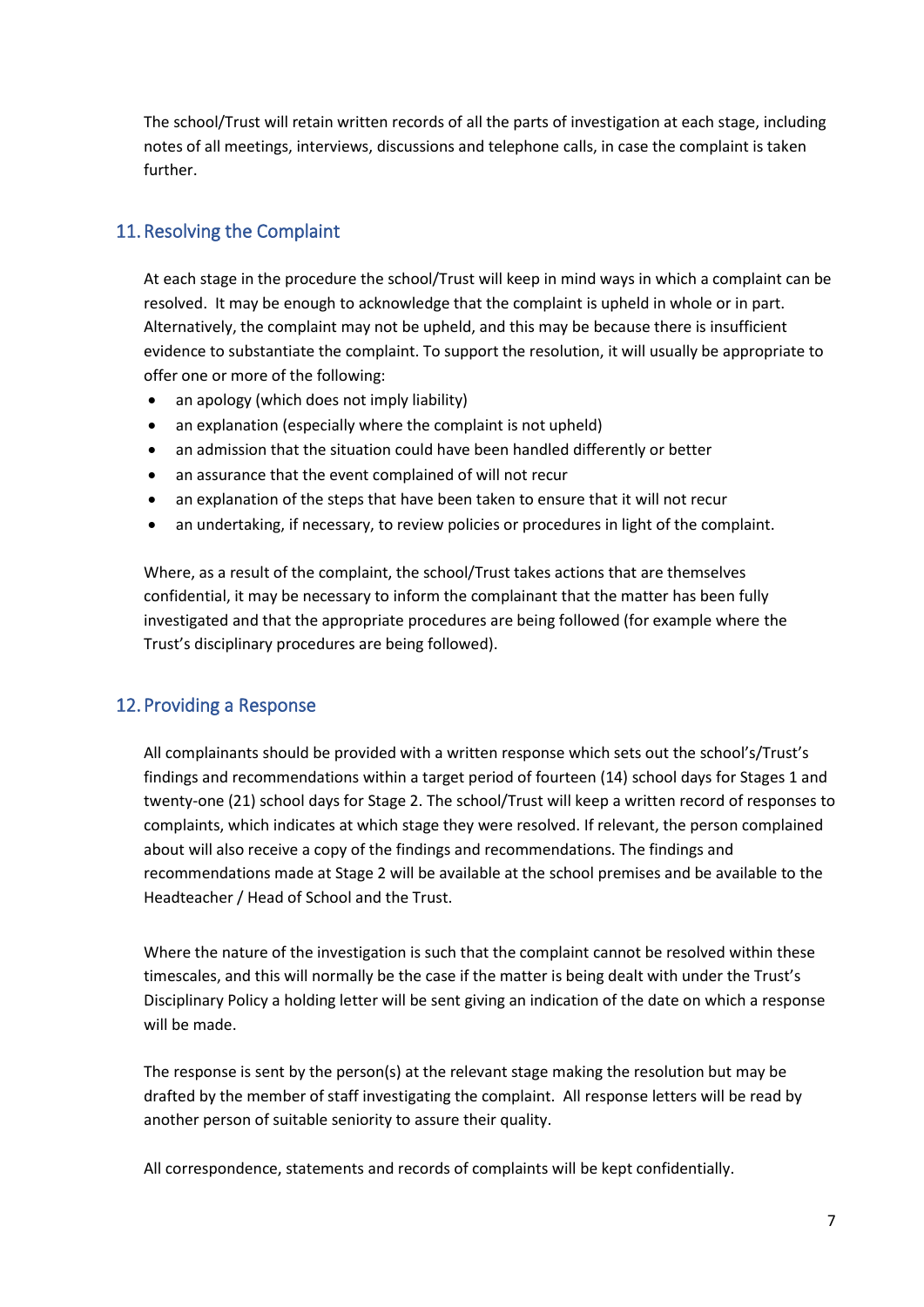## <span id="page-7-0"></span>13.Publication of the Complaints Procedure

The Complaints Procedure will be available from the reception office on each school site. It will also be published:

- in the information given to new parents when their child first joins the school (in an abbreviated version)
- on the school/Trust website
- in documents supplied to community users including course information and letting agreements (in an abbreviated version).

## <span id="page-7-1"></span>14.Vexatious Complaints

Where the Trust considers that a complainant is carrying out unreasonable behaviour, for example making unduly frequent and/or repeated complaints, the Trust will be entitled to take such action as it thinks appropriate to manage such behaviour. This may include (but is not limited to) placing limits on contact with staff or opting not to invoke this complaints procedure further. Where such action is being considered by the Trust, the complainant will receive a written warning. Should the behaviour persist, the appropriate action will be determined proportionately in light of the nature of the behaviour in question and any other relevant circumstances.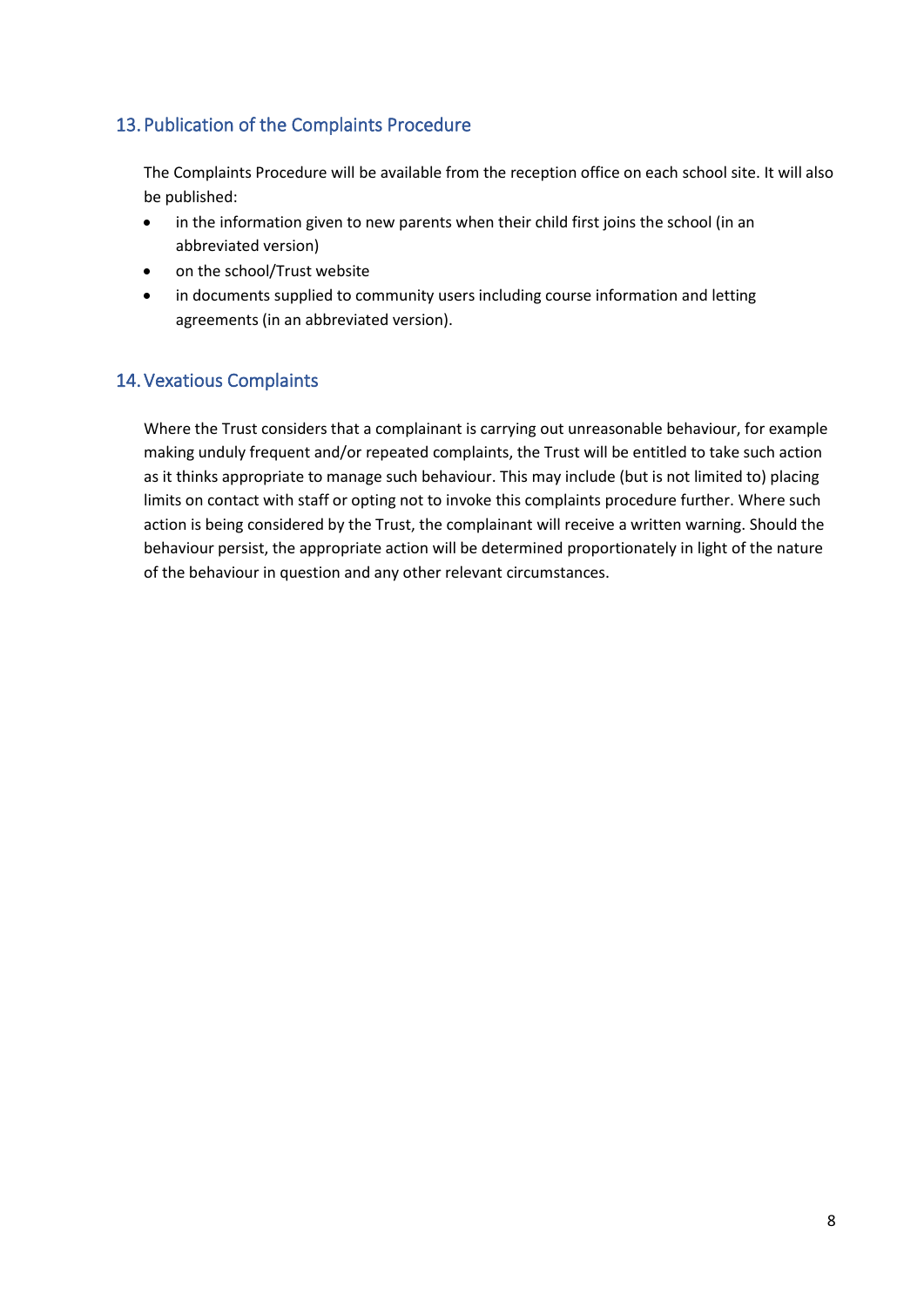## <span id="page-8-0"></span>ANNEX 1: The School/Trust Complaint Form

Please complete this form and return it to the Headteacher / Head of School / Chair of Trustees, who will acknowledge its receipt and inform you of the next stage in the procedure.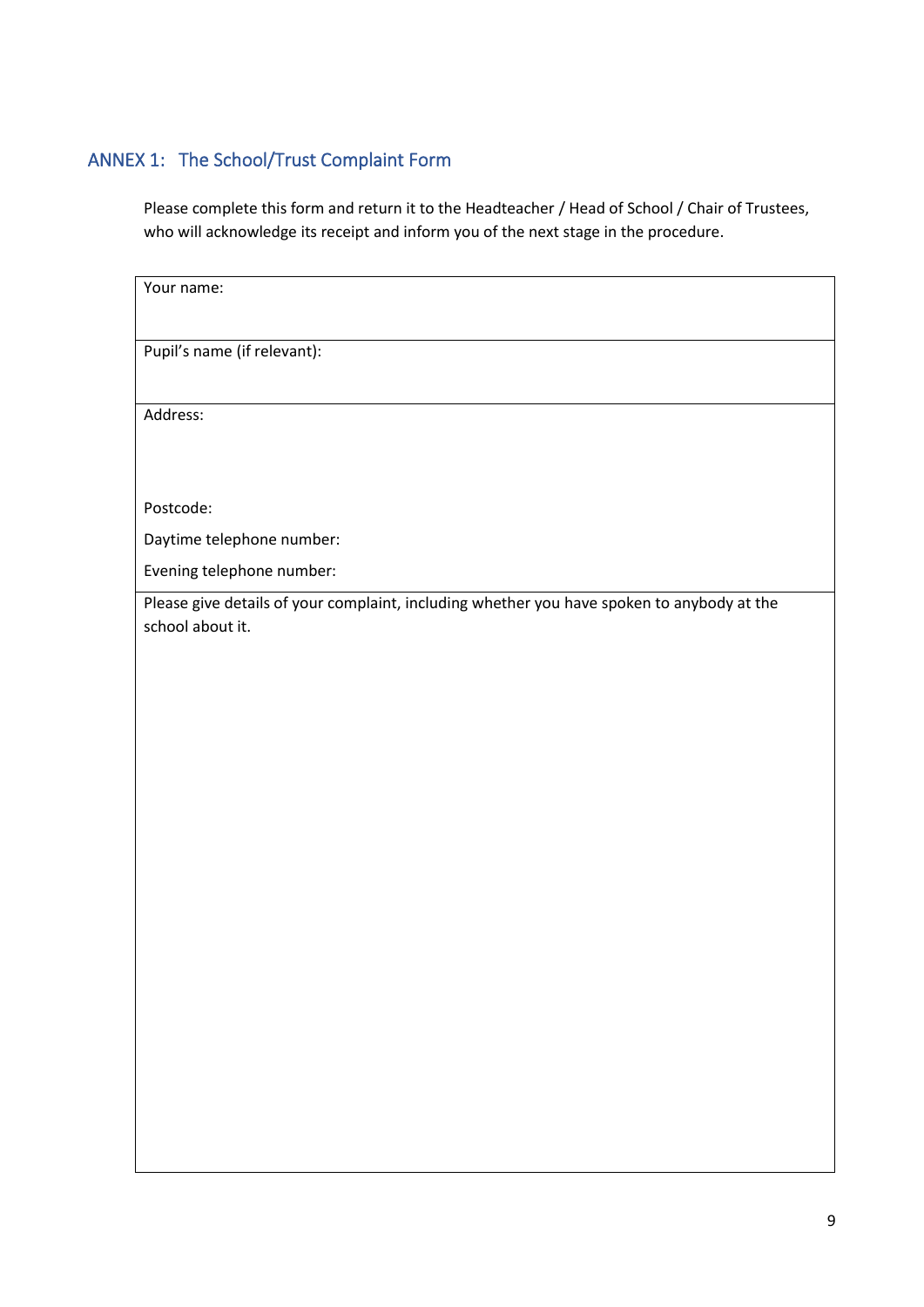| Are you attaching any paperwork? If so, please give details. |
|--------------------------------------------------------------|
|                                                              |
|                                                              |
|                                                              |
|                                                              |
|                                                              |
|                                                              |
|                                                              |
| Signature:                                                   |
| Date:                                                        |
| Official use                                                 |
| Date acknowledgement sent:                                   |
| By whom:                                                     |
|                                                              |
| Complaint referred to:                                       |
|                                                              |
|                                                              |

What actions do you feel might resolve the problem at this stage?

Date: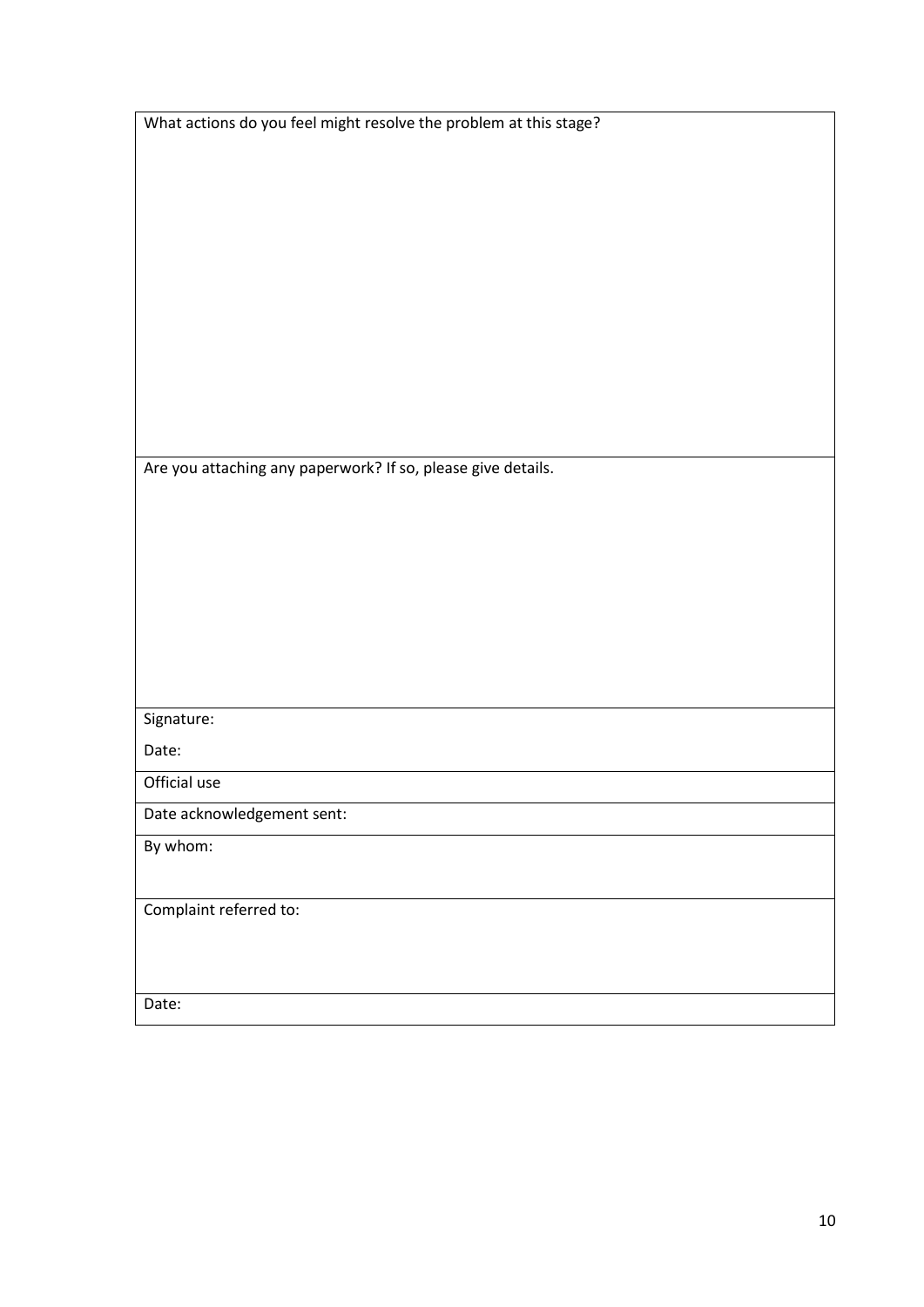## <span id="page-10-0"></span>ANNEX 2: Guidance for Staff on Dealing with Concerns

Staff who are approached by parents, pupils or others with matters of concern must assess the seriousness of the issue and, if subject to specific school policies (for example over a child protection issue) follow those policies.

If a parent of child or someone else expresses a concern that is within the remit of that member of staff, then the member of staff should deal with the concern, resolving it where possible. If the member of staff feels unable to deal with the concern, they should listen to the concern, note it down and refer it to the relevant senior member of staff, indicating to the complainant that this is what will happen.

Each situation will be different, but staff members should do all they can to:

- allay the other persons' fears
- take the concerns seriously
- remain calm and composed at all times
- be fair, open and honest when dealing with any concern or question
- give careful consideration to all concerns and deal with them as swiftly as possible
- enter into dialogue that encourages mutual understanding and, wherever possible, puts the interests of any child above all other issues
- respect peoples' desire for confidentiality.

If the matter has not been resolved amicably by this means, then the member of staff should advise the complainant to make a formal complaint. If necessary, the member of staff should make notes of the complaint and ask the complainant to sign them, so that they become the written complaint.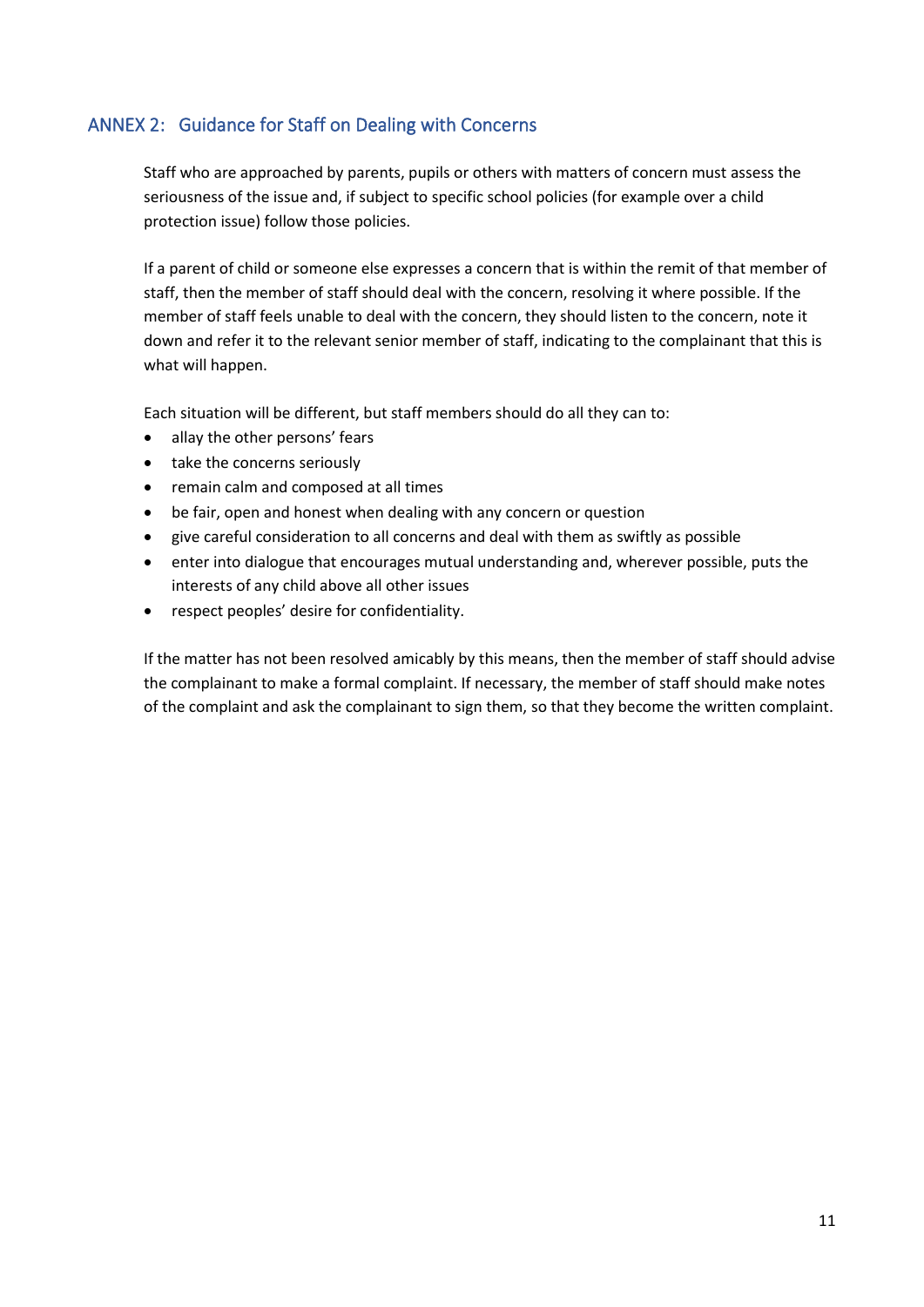#### <span id="page-11-0"></span>ANNEX 3: Investigation Procedures for Formal Complaints

1. The investigation of an allegation or a complaint should always be carried out thoroughly and responsibly, irrespective of whether the complaint appears to be trivial or serious. The investigator must maintain an open mind and not prejudge any situation based on knowledge of past events. The outcome of such an investigation will have considerable significance for the complainant and, where the complaint is against a particular member of staff, for the member of staff against whom the complaint has been made.

2. Any member of staff against whom a complaint has been made, should be notified that a complaint has been received, provided with a copy of the complaint and be informed that an investigation will be carried out in which his or her views will be sought.

3. It is essential that there is a clear understanding of the complaint and what remains un-resolved. If the complaint is not clearly stated, the investigator should clarify the nature of the complaint with the complainant and set out clearly the issues of concern to the complainant that will be investigated.

4. Once the complaint has been confirmed the investigator should establish who he or she wishes to interview and what documentation they will need to review. Arrangements should be agreed so that accurate notes can be taken of all interviews and the outcomes of the investigation be accurately recorded.

5. The complainant and a member of staff complained about should be given the opportunity to meet with the investigator, offer documentation and to identify potential witnesses or sources of evidence. Any member of staff subject to the complaint should be advised that they may be accompanied by a friend or a trade union representative when invited to be interviewed.

6. Where children are potential witnesses, discretion should be exercised over their involvement. Pupils should only be interviewed when the nature of the complaint is sufficiently serious to warrant it and adult witnesses are not available. Only in extreme circumstances will younger pupils be interviewed.

7. Any interviews should be conducted as soon as possible to ensure that recollections are as fresh as possible and to minimise the possibility that evidence will become tainted through witnesses discussing alleged incidents with other persons. A written record must be made of all interviews.

8. In conducting interviews, the investigator should prepare the questions to be asked prior to the interview. These can always be supplemented during the interview. The investigator should allow the interviewees to answer in their own way. Their responses should be listened to attentively. Any temptation to cut an interviewee short or to seek to 'lead' them must be resisted. The interviewee should be given the opportunity of providing other relevant information at the end of the interview. It is good practice to ask the complainant what they feel would put matters right, even if this action is not one that is eventually taken.